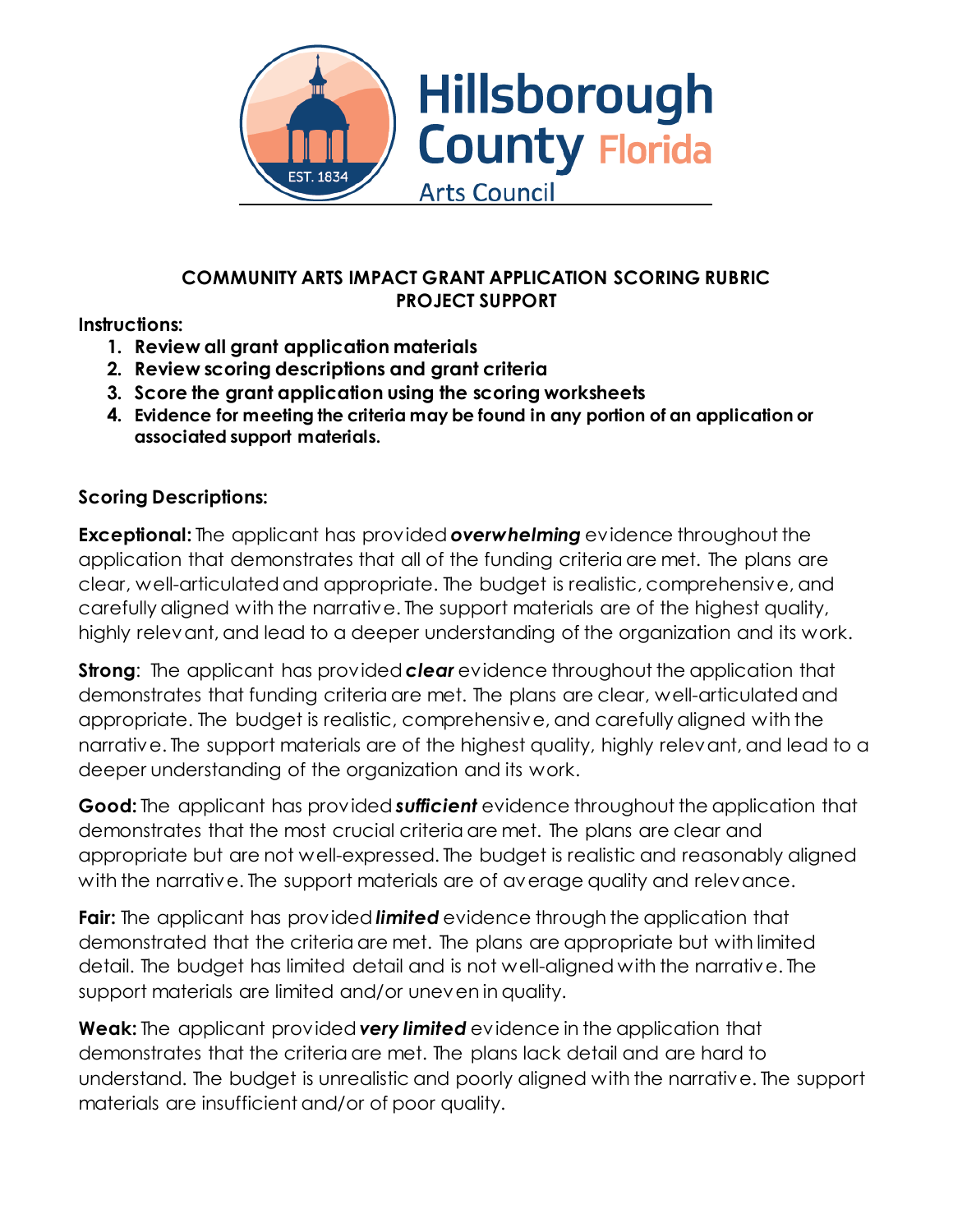## **Access & Community Engagement: 45 points**

The Arts Council defines access & community engagement as an organization's ability to reach diverse audiences across a wide range of the community providing both a public benefit and access.

|                                                                                                                                                             | <b>POINTS</b><br><b>AWARDED</b> |       |               |                    |
|-------------------------------------------------------------------------------------------------------------------------------------------------------------|---------------------------------|-------|---------------|--------------------|
| <b>Accessible and Outward Looking Philosophy</b>                                                                                                            |                                 |       |               |                    |
| <b>Maximum 15 points</b>                                                                                                                                    |                                 |       |               |                    |
| Project will create cultural equity and access by engaging a<br>$\bullet$<br>diverse range of voices and participants including people with<br>disabilities |                                 |       |               |                    |
| Project has been thoughtfully planned and included a wide<br>$\bullet$<br>range of voices in the planning process                                           |                                 |       |               |                    |
| <b>Benefits and Value for the Community</b>                                                                                                                 |                                 |       |               |                    |
| <b>Maximum 15 points</b>                                                                                                                                    |                                 |       |               |                    |
| The community that the project will serve has been clearly<br>$\bullet$<br>defined.                                                                         |                                 |       |               |                    |
| Specific outcomes for the project are clearly stated and<br>$\bullet$<br>attainable                                                                         |                                 |       |               |                    |
| <b>Partnerships and Collaborations</b>                                                                                                                      |                                 |       |               |                    |
| <b>Maximum 15 points</b>                                                                                                                                    |                                 |       |               |                    |
| Meaningful collaborations and partnerships have been formed in<br>$\bullet$<br>the project development that will continue throughout<br>implementation.     |                                 |       |               |                    |
| Overall Score for Access & Community Engagement-Out of 45 Points                                                                                            |                                 |       |               |                    |
| Weak                                                                                                                                                        | Fair                            | Good  | <b>Strong</b> | <b>Exceptional</b> |
| $1 - 23$                                                                                                                                                    | 24-33                           | 34-38 | $39 - 42$     | $43 - 45$          |

## **Artistic & Cultural Vibrancy: 35 points**

The Arts Council defines artistic and cultural vibrancy as an organization's ability to create quality, mission-driven work that inspires and challenges the community.

|                                                                                                                                                                                            | <b>POINTS</b><br><b>AWARDED</b> |           |               |                    |
|--------------------------------------------------------------------------------------------------------------------------------------------------------------------------------------------|---------------------------------|-----------|---------------|--------------------|
| <b>Project Planning</b><br>Maximum 20 points                                                                                                                                               |                                 |           |               |                    |
| Project will create pathways for supporting rural and<br>$\bullet$<br>underserved communities and diverse citizens of Hillsborough<br>County by leveraging existing or new cultural assets |                                 |           |               |                    |
| Project will provide quality arts and culture experiences that are<br>$\bullet$<br>relevant for the targeted participants                                                                  |                                 |           |               |                    |
| <b>Create Value</b><br><b>Maximum 15 points</b>                                                                                                                                            |                                 |           |               |                    |
| Clear goals and objectives have been established for the<br>project                                                                                                                        |                                 |           |               |                    |
| The planning process demonstrates a reasonable timetable to<br>$\bullet$<br>complete the project.                                                                                          |                                 |           |               |                    |
| Overall Score for Artistic & Cultural Vibrancy-Out of 35 Points                                                                                                                            |                                 |           |               |                    |
| Weak                                                                                                                                                                                       | Fair                            | Good      | <b>Strong</b> | <b>Exceptional</b> |
| $1 - 18$                                                                                                                                                                                   | 19-25                           | $26 - 29$ | $30 - 32$     | $33 - 35$          |